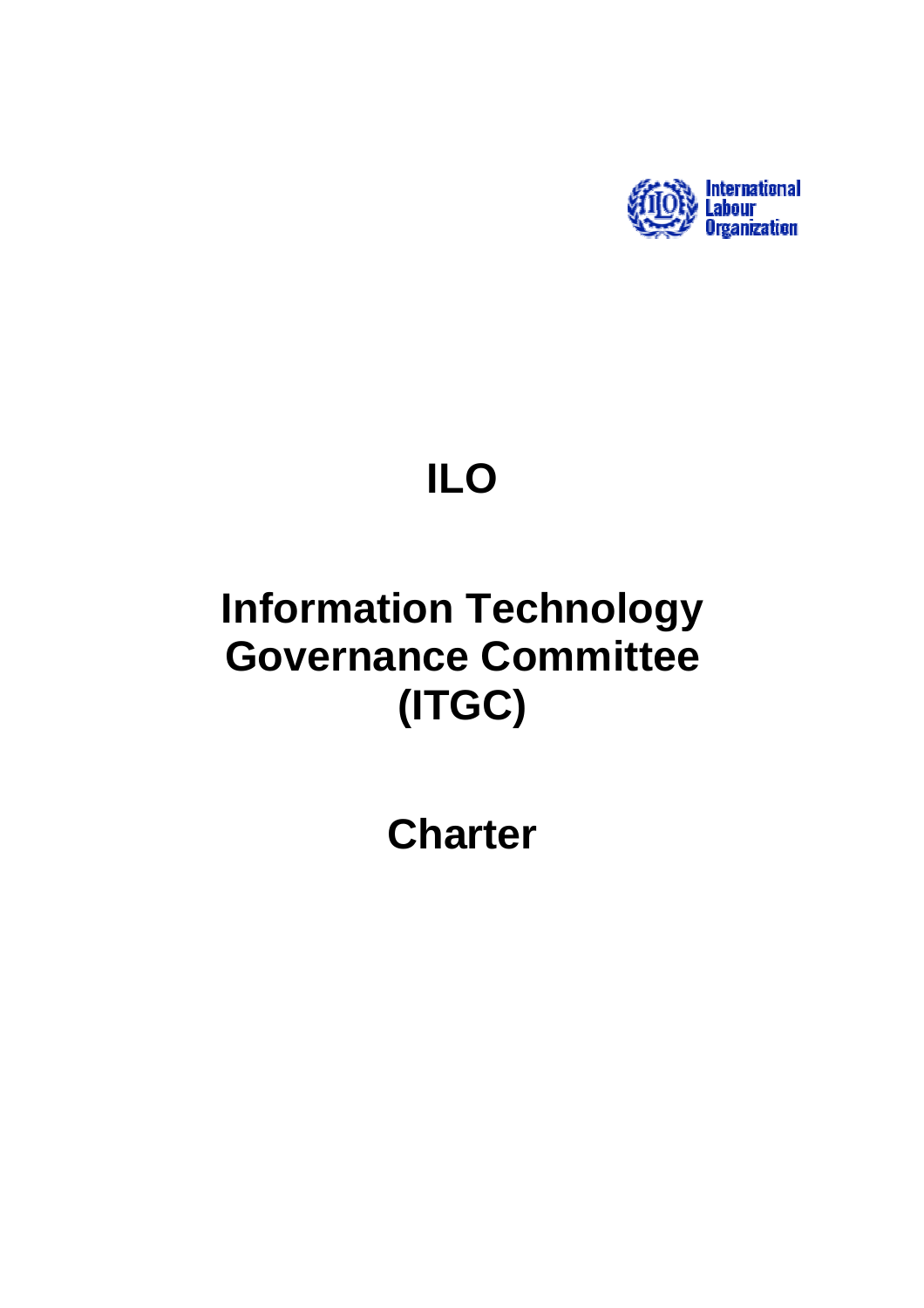# **TABLE OF CONTENTS**

| Reporting |  |
|-----------|--|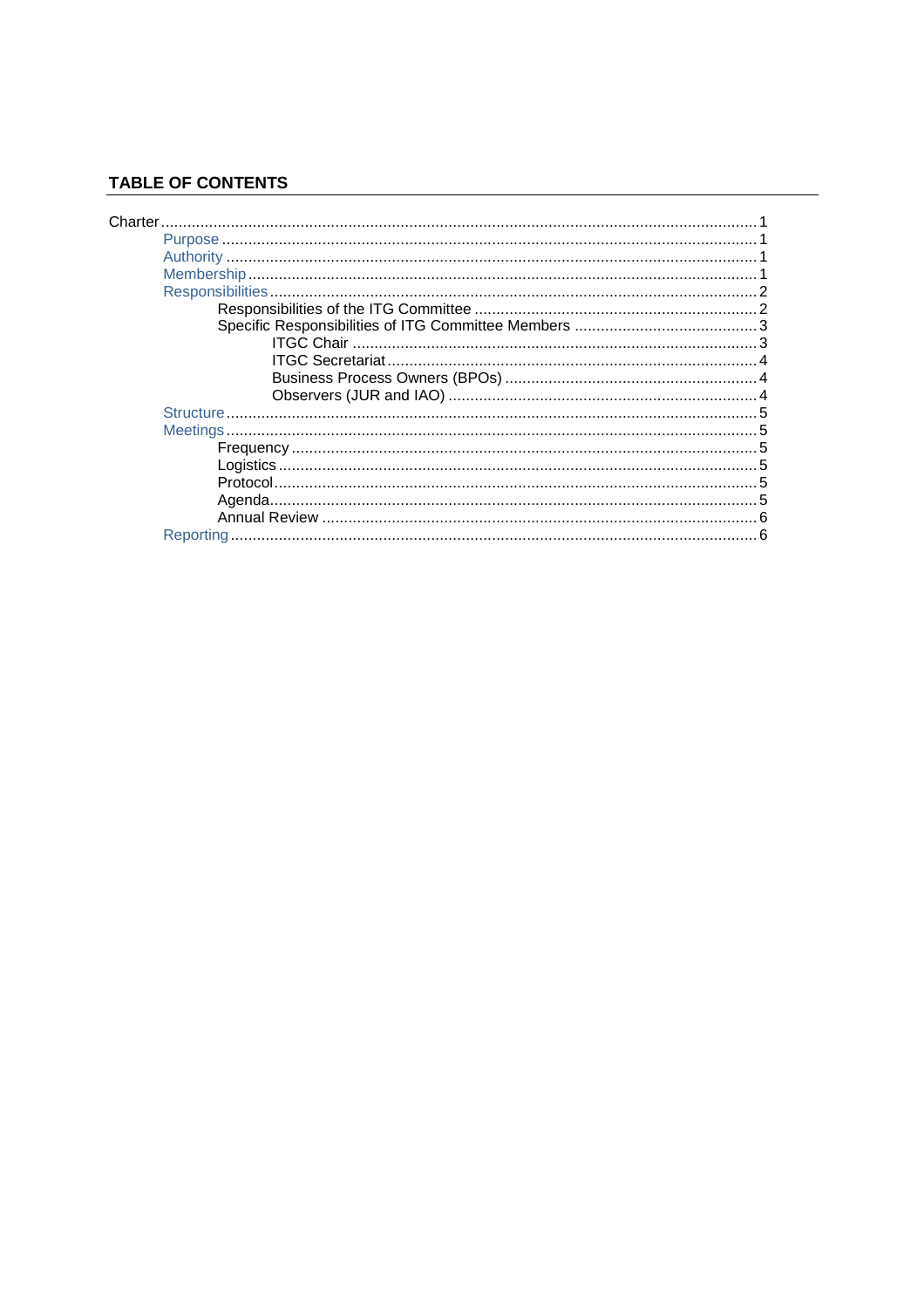#### Page 1

# **Charter**

## **Purpose**

Information technology (IT) governance is an integral part of an overarching Office-wide governance structure.

IT governance institutionalizes the processes, responsibilities, authorities and accountability framework required to ensure strategic and optimal use of information technology throughout the Office. IT governance pertains to how decisions are made, who makes the decisions and how the results of decisions are measured and communicated.

Within the framework of the IT strategy adopted by the Governing Body and the approved programme and budget, the ILO's IT Governance Committee (ITGC) recommends Office-wide IT priorities, projects and resource allocations for major IT investments within the Office.

The ITGC focuses its efforts on ensuring consistent and deliberate progress toward mature IT governance processes; on resolving conflicts, confusion and inefficiencies in the use of Office IT resources; and ensuring that IT decision-making occurs at the right levels within the Office.

The ITGC is not responsible for governance and management of IT at the operational level. This is the responsibility of the Director of Information and Technology Management (INFOTEC).

The ITGC is a standing governance structure. It may be supported by other governance structures as required to effectively achieve its purpose.

# **Authority**

The ITGC is the committee for IT governance which makes recommendations to the Director-General or his or her designated representative.

The ITGC was established by the Director-General under Office Directive 333 (version 1).

To facilitate decision-making, the ITGC receives input from its advisory bodies. These include the INFOTEC Technology Advisory Board (TASC), INFOTEC Applications Advisory Board (AASC) and INFOTEC Project, Governance & Management Support Unit (PGMS).

The Director-General has designated the ITGC as the authoritative decision making body on strategic ITrelated matters within the Office. Where consensus cannot be achieved, the ITGC can escalate issues requiring further guidance or decision to the Director-General as needed.

# **Membership**

Membership in the ITGC includes broad representation from headquarters and the regions. The Chair of the Committee is appointed by the Director-General. The Director-General can appoint a new Chair at his/her discretion. The Secretary of the ITGC is appointed by the Chair of the Committee. The Chair can appoint a new Secretary at their discretion.

The ITGC is composed of the following membership:

Permanent members: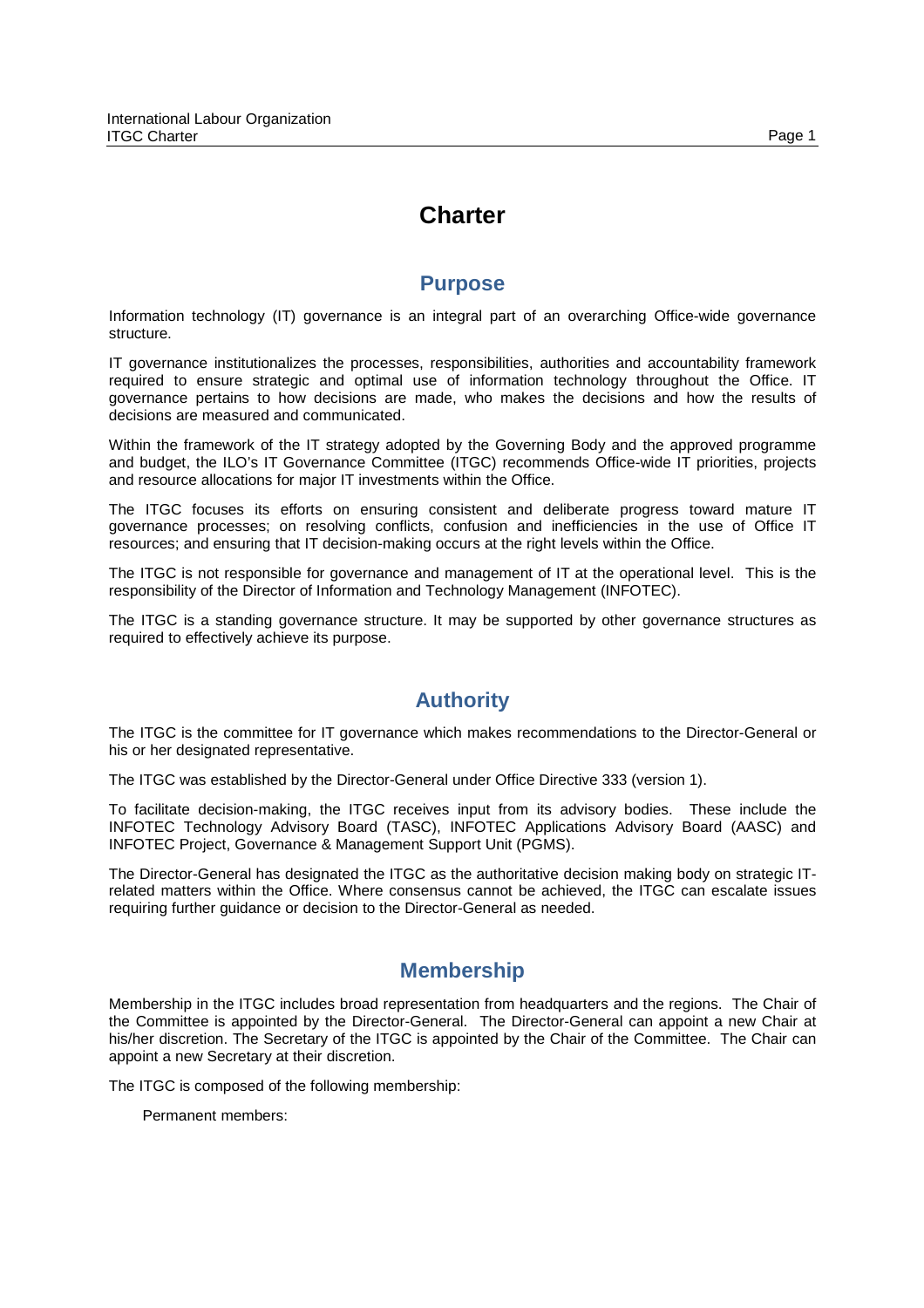- Deputy Director-General for Management & Reform (DDG/MR)
- Representative of the Deputy Director-General for Field Operations and Partnerships (DDG/FO)
- Representative of the Deputy Director-General for Policy (DDG/P)
- Director of Financial Management (FINANCE)
- Director of Information Technology and Management (INFOTEC)
- Director of Human Resources Development (HRD)
- Director of Strategic Programming and Management (PROGRAM)

Observers:

- Director of Office of Legal Services (JUR)
- Director of Internal Audit and Oversight (IAO)

Administrative Support:

• Head of INFOTEC Project, Governance and Management Support Unit (PGMS)

The ITGC is chaired by the DDG/MR as appointed by the Director-General.

The DDG/MR has appointed the Director of INFOTEC with support of the Head of the INFOTEC PGMS as the Secretariat of the ITGC.

The Directors of JUR and IAO attend as observers and ensure any decisions fit with the ILO's overarching legal and risk management frameworks.

Depending on topics under discussion, others may be invited to attend and provide input to facilitate the decision-making process.

### **Responsibilities**

#### **Responsibilities of the ITG Committee**

The ITGC:

- Approves the IT Strategy. Ensures the IT Strategy is aligned with other Office-wide strategies and objectives.
- Reviews proposed IT initiatives and sets priority accordingly.
- Reviews the funding approach for proposed initiatives. Creates IT investment principles that serve to guide IT investment decisions.
- Balances risk. Balances IT investment risk against potential IT investment opportunities, selecting those IT investments that are in line with the risk profile of the organization.
- Ensures a steady flow of communications. Communicates strategy and IT investment decisions to stakeholders to create understanding at all levels of the Office about which IT investments have been approved. Communicate changes that may have an impact on existing technology services and Office-wide strategies.
- Monitors results. Monitors the progress of technology projects, services and IT investments at the strategic level.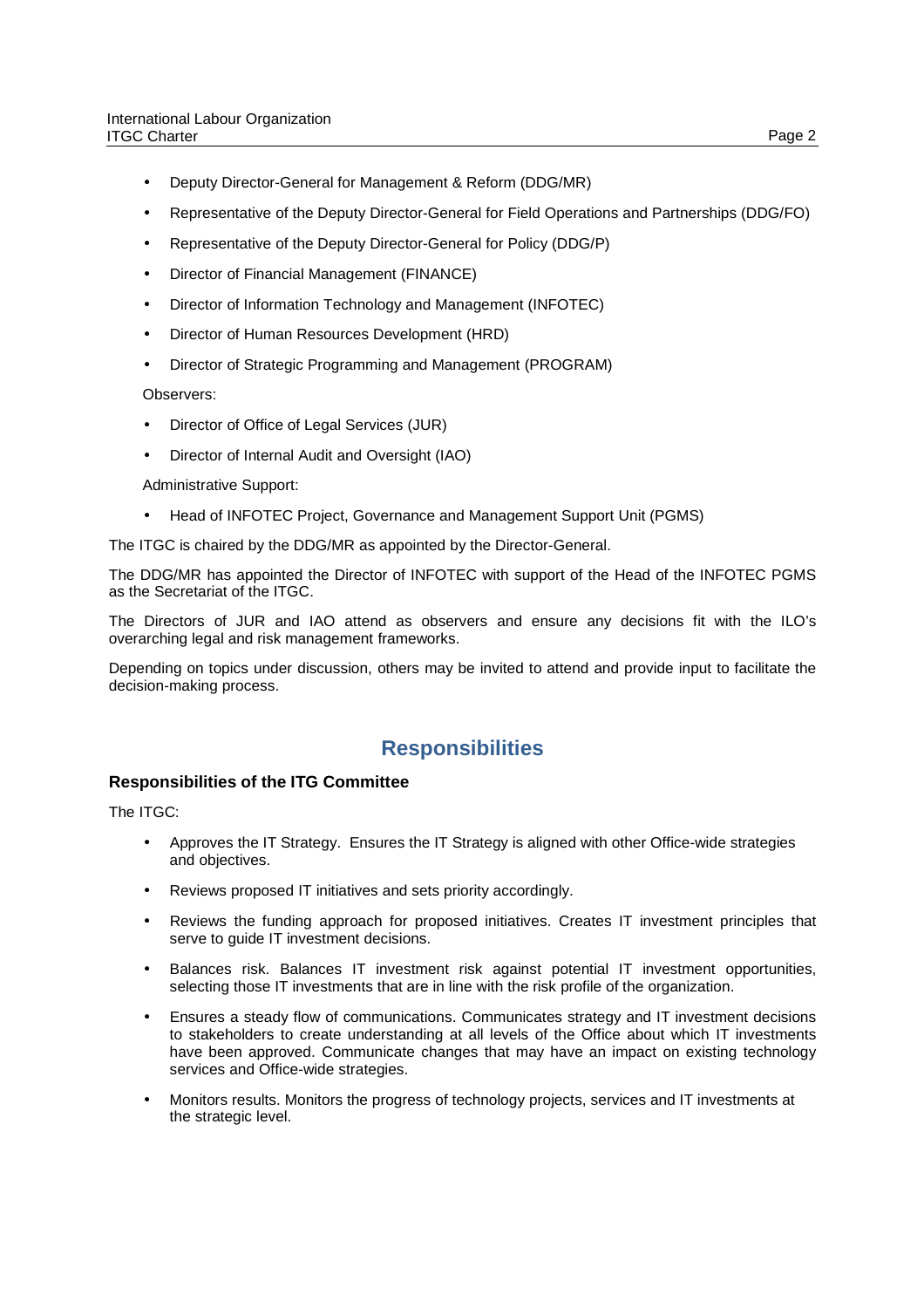- Manages conflict. Resolves organizational barriers and culture that impede the effective delivery of IT investments.
- Improves the IT governance process. Periodically assesses the overall effectiveness of the ITGC with a goal to continuously improve.

The ITGC is responsible for decisions related to:

| <b>IT Principles</b>             | High level statements on how IT will be used to improve organizational<br>performance.                                     |
|----------------------------------|----------------------------------------------------------------------------------------------------------------------------|
| <b>IT Projects</b>               | Implementation of IT-related projects taking into account costs,<br>benefits, risks and total cost of ownership.           |
| <b>IT Investments</b>            | The top IT priorities and IT deficiencies that need to be addressed.                                                       |
| <b>IT Infrastructure</b>         | Technologies that support the Office in delivering on its strategies,<br>goals and objectives.                             |
| <b>IT Applications</b>           | Purchased or developed software required to meet organizational<br>needs.                                                  |
| <b>IT Policies and Standards</b> | As set out in relevant IGDS, the requirements, conditions, rules and<br>practices that determine how IT is to be utilized. |

Decisions are made by discussing items or issues and coming to agreement. This agreement does not necessarily mean that each member concurs with the decision itself, but rather, supports the decision and will visibly demonstrate that support within the organization and public arena.

#### **Specific Responsibilities of ITG Committee Members**

#### **ITGC Chair**

- Calls the meetings in coordination with the ITGC secretariat, and ensures that the meeting agenda and relevant materials are distributed to all members one week prior to the meeting.
- Conducts the meeting.
- Plans the work of the group and proposes an agenda for each meeting using input from members.
- Evaluates the activity and participation by members of the committee and ensures permanent members attend on a regular basis.
- Maintains the focus on meeting topics and motivates members to actions.
- Ensures accurate record keeping and timely reporting.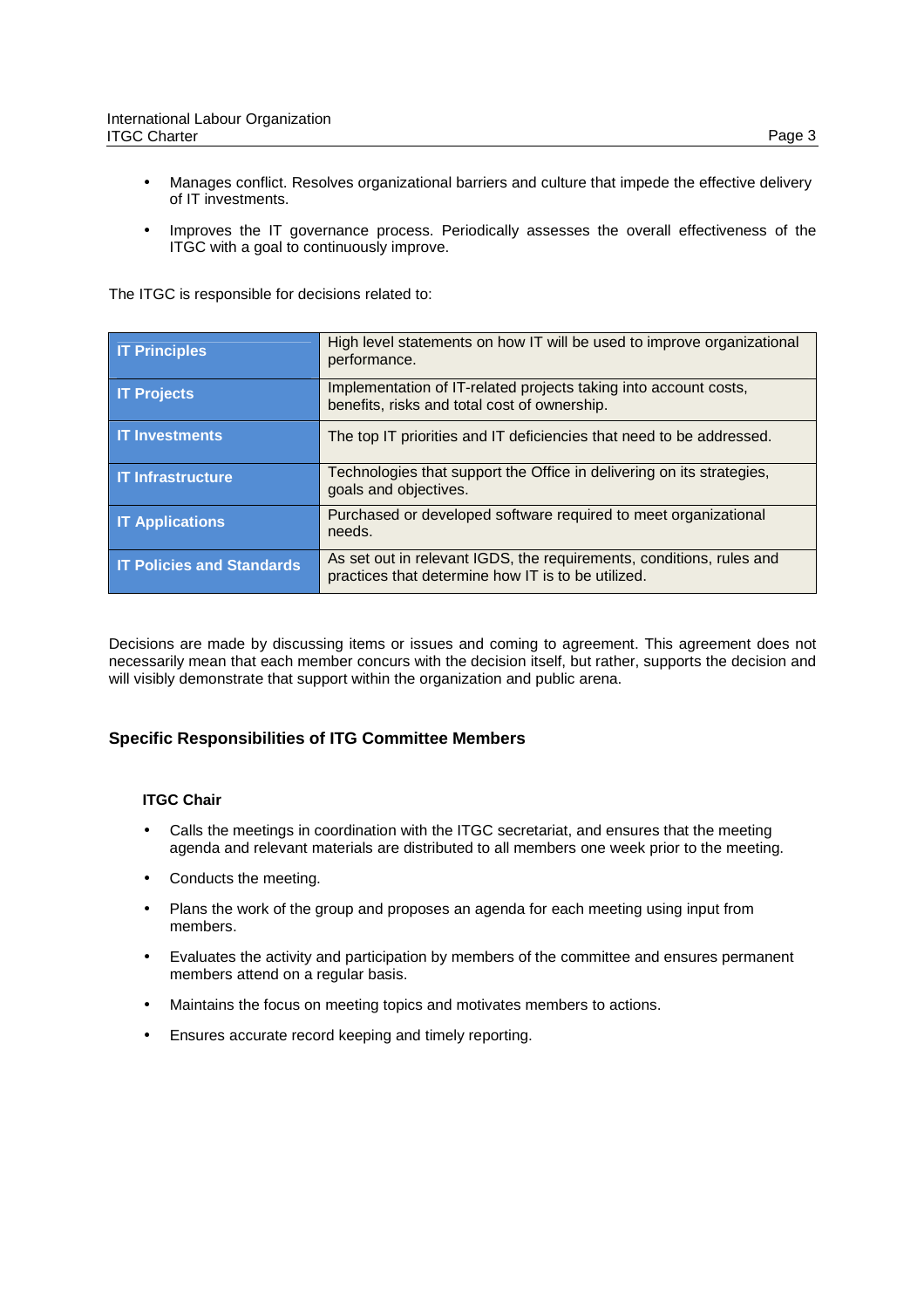#### **ITGC Secretariat**

The ITGC Secretariat consists of the Director of INFOTEC and the Head of the INFOTEC PGMS. The ITGC Secretariat provides administrative support to the ITGC as follows:

- Submits the agenda and meeting materials to the Chair.
- Provides overview of IT projects proposals requiring approval.
- Provides updates on progress of approved IT-related projects.
- Documents minutes of all meetings.
- Maintains a list of action items including the item description, responsible individual, and the estimated completion date.
- Maintains the register of associated issues and risks.
- Distributes the minutes and action items no later than one week following the meeting.

#### **Business Process Owners (BPOs)**

BPOs ensure that the business and technology strategies are clearly understood and executed within their business areas. They are responsible for providing regular reports to the ITGC Chair on the progress of business and IT investments and services taking place within their portfolio or department. Specifically:

- Proactively and equally share in discussions to determine the future direction of IT.
- Champion IT initiatives within their respective lines of business. Ensure that their operational plans are consistent with the IT Strategy.
- Ensure that existing and changing business needs are clearly understood by the ITGC and are incorporated into the IT investment portfolio as appropriate.
- Manage interdependencies with other business areas, partners and suppliers created by new IT investment and enhancement projects. Influence and resolve cross-functional issues that result from any new IT investment and enhancement projects.
- Ensure that benefits from IT investments are monitored and reported.

#### **Observers (JUR and IAO)**

The Directors of JUR and IAO observe the proceedings of the ITGC and offer expert advice as follows:

- Provide their unique perspective to the IT investment decision at hand.
- Offer special insight as it relates to their respective areas for example, upcoming legal changes, trends in labor markets, new regulations, upcoming standards, etc. that may influence the decision making process.
- Ensure legal, financial and reputational risks are considered in the decision-making process.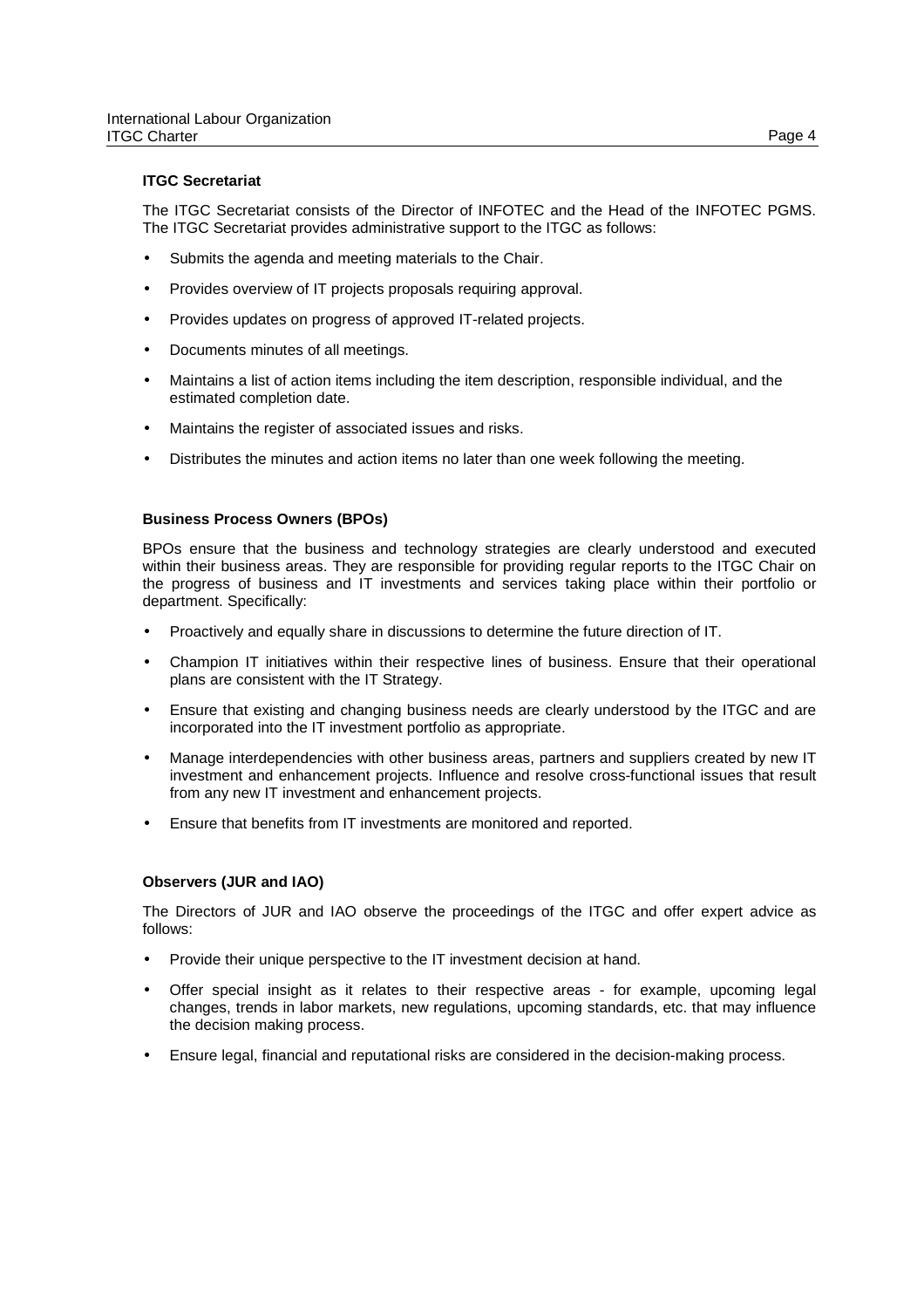

# **Meetings**

### **Frequency**

The Governance Committee meets at least four times a year on a quarterly basis. The Committee Chair may convene ad-hoc meetings when necessary to address issues which are time sensitive. Meeting dates and times should be communicated at least 2 weeks in advance.

#### **Logistics**

The ITGC Secretariat will prepare relevant materials for each meeting and submit them to the Chair for review and distribution.

#### **Protocol**

In the event of an absence, permanent members can send a substitute. A permanent member is responsible for ensuring that any substitute has been adequately briefed in advance of the meeting and has the appropriate decision-making authority.

Decisions are made by consensus. In the event consensus cannot be achieved, the Chair can escalate to the Director-General for decision.

#### **Agenda**

The agenda of the ITGC will vary according to specific needs but will include the following standing items:

- Approval of minutes of the last meeting
- Follow-up on previous assignments and actions